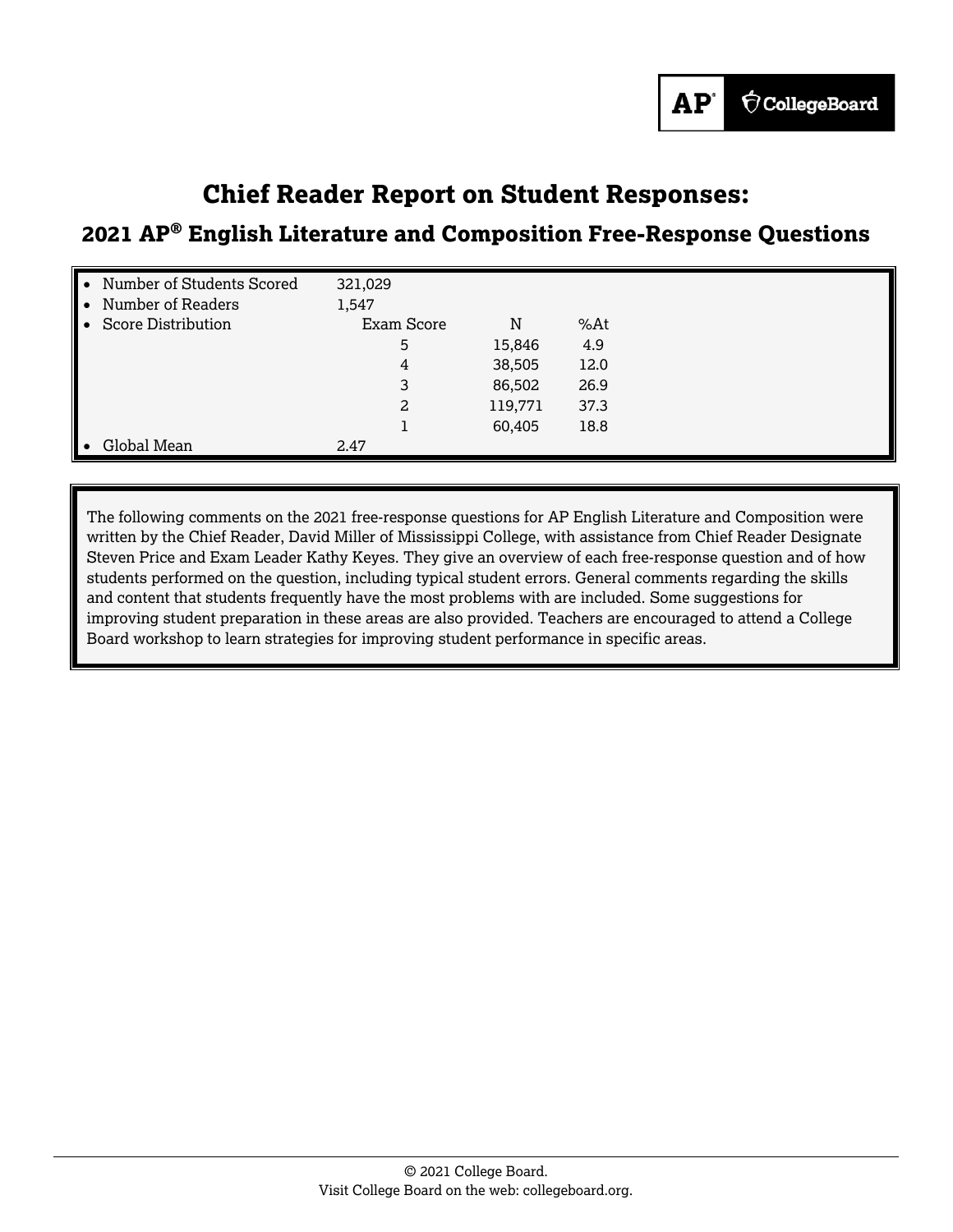**Question #1 Task:** Poetry Analysis **Topic:** Ai, "The Man with the

Saxophone"

## **Max. Points:** 6 **Mean Score:** 3.26

#### *What were the responses to this question expected to demonstrate?*

Responses to this question were expected to demonstrate how students could read and analyze a poem, then use that reading and analysis to construct a response, a "well-written essay," that showed a complex understanding of the speaker's encounter with the musician "at that particular time and place."

Reading the poem, of course, involves more than simply understanding the words and syntax. Students were expected to recognize the text as a poem, understand the various literary elements and techniques familiar to poetry, and then analyze the poem using those techniques. For example, in this particular poem, students might have noticed line length and structure, they might have observed stanza shape and form, they could have compared and contrasted the descriptive language used for both the speaker and the musician, and they could have examined the figurative language in the poem, including the metaphors of birds and flowers. They were also asked to note the setting, "that particular time and place," highlighted by the poem's title.

Using those techniques, they could then analyze those pieces of the poetic text and determine what each contributed to the whole of the poem and how. Using that evidence, they could make a defensible claim.

Because this was a timed writing task with a never-before-seen text, most often that thinking process was worked out as the responses were being written. Responses demonstrated the interactions between thinking and writing.

#### *How well did the responses address the course content related to this question? How well did the responses integrate the skills required on this question?*

Responses generally showed that students were able to access and understand the poem. Most were full complete essays exploring various literary techniques and illuminating various complexities of the encounter.

- Most students were able to read and understand the narrative of the poem.
- Many students were able to identify the presence of metaphors.
- Many students were able to see contrasts between the speaker and the musician.
- Many students were able to make a defensible claim about how the speaker was affected by the encounter.
- Most students were able to incorporate the setting into the discussion although some did so implicitly.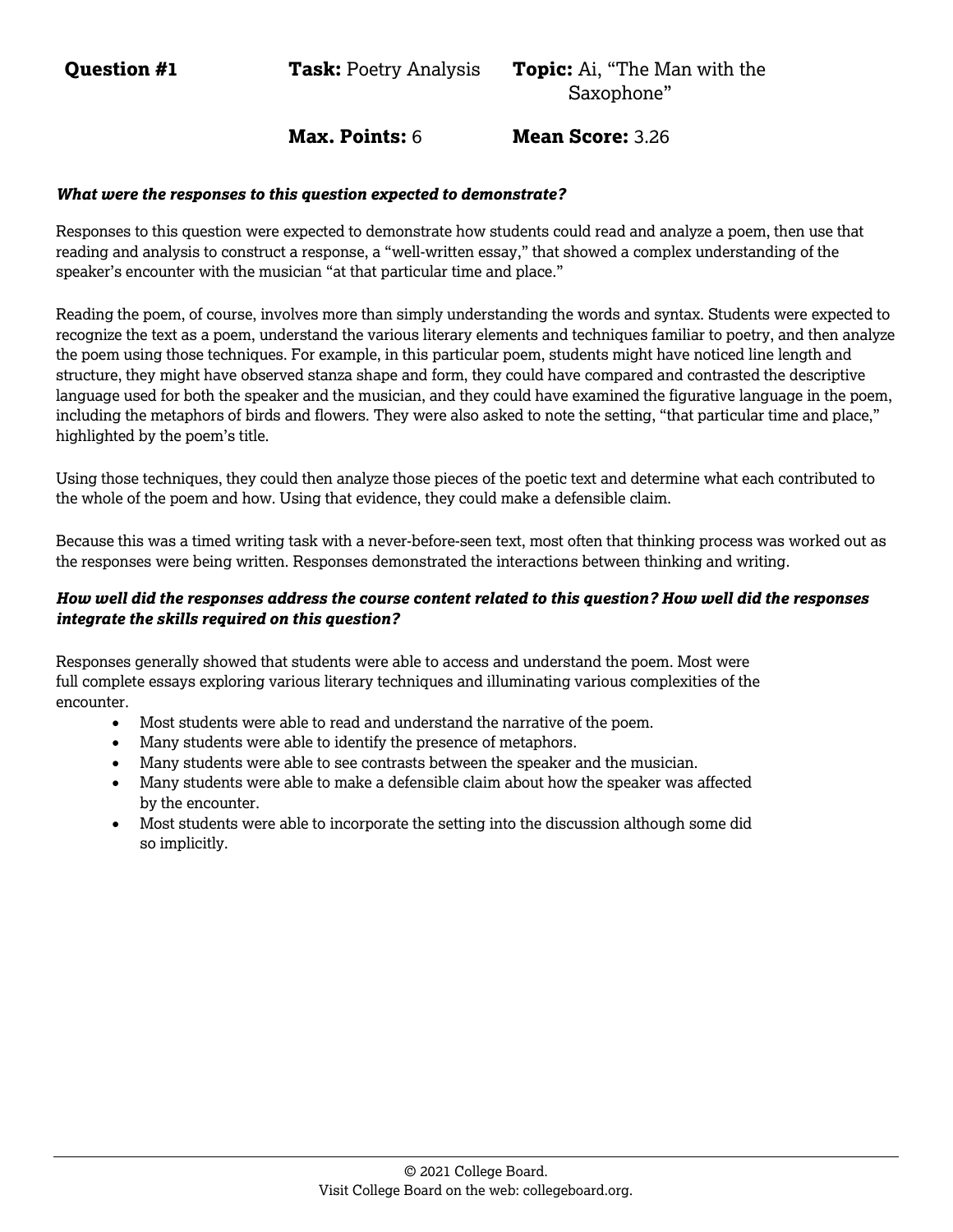#### *What common student misconceptions or gaps in knowledge were seen in the responses to this question?*

| Common Misconceptions/Knowledge Gaps |                                                                                                                                                 | Responses that Demonstrate Understanding                                                                                                                                                                                                                                                                                                                                                |  |  |
|--------------------------------------|-------------------------------------------------------------------------------------------------------------------------------------------------|-----------------------------------------------------------------------------------------------------------------------------------------------------------------------------------------------------------------------------------------------------------------------------------------------------------------------------------------------------------------------------------------|--|--|
|                                      | Responses could identify literary<br>elements and techniques but failed to<br>offer commentary to explain how the<br>parts worked in the whole. | "Through the author's use of a completely<br>different tone and beautiful, welcoming, and<br>transcending imagery and descriptions,<br>such as 'silence so complete' and 'heartland<br>of pure noise' clearly show the difference in<br>the speaker's emotions. He feels whole and<br>transformed into a new man with<br>excitement for music and recognition of<br>beauty." (Sample B) |  |  |
|                                      | Responses oversimplified the<br>complexities of the encounter,<br>settling instead for a simplistic view.                                       | "Illuminating the inherent need not only for<br>appreciation of the little things, but of<br>humans for one another, 'The Man with the<br>Saxophone' demonstrates the affect of<br>external events on internal emotions."<br>(Sample A)                                                                                                                                                 |  |  |

## *Based on your experience at the AP® Reading with student responses, what advice would you offer teachers to help them improve the student performance on the exam?*

Poetry continues to be challenging for many students and for most of us as readers. The concentrated language, special structure, and focused attention of a poem makes the appropriate analytical skills essential, and in a timed writing situation, many students do not have enough time or space to explore ideas fully. Because of the timed nature of the essay, many start to write before they have fully thought through the poem—which is what anyone might do in a similar situation. Teachers can help the students here, by demonstrating how "writing while thinking" can be done.

Instead of simply requiring more timed responses in in-class situations, teachers and students might experiment with "writing together" by setting a timer and brainstorming to see and feel how ideas can be generated and take shape. To participate fully, the teachers should use poems that they are not familiar with and have not read before. This is another version of "messy reading" that I have suggested before but working within a timed setting helps the students to plan and not to panic as ideas are developing. While students do need "timed writing" practice, they should be helped to create strategies and shown how to gather and shape ideas—not simply be required to do more timed writings.

Another possibility here is to work through a multiple-choice section of the released exam to show students how asking questions of the text can lead to an overall reading. The multiple-choice questions on a passage are designed to help students in exam settings to develop complex readings of a difficult passage by moving through its pieces. Analyzing a set of multiple-choice questions for a particular passage—that is, asking what each question is pointing to and how that question contributes to an understanding of the whole—can be a good way for teachers and students to discover how questions can lead to an overall interpretation.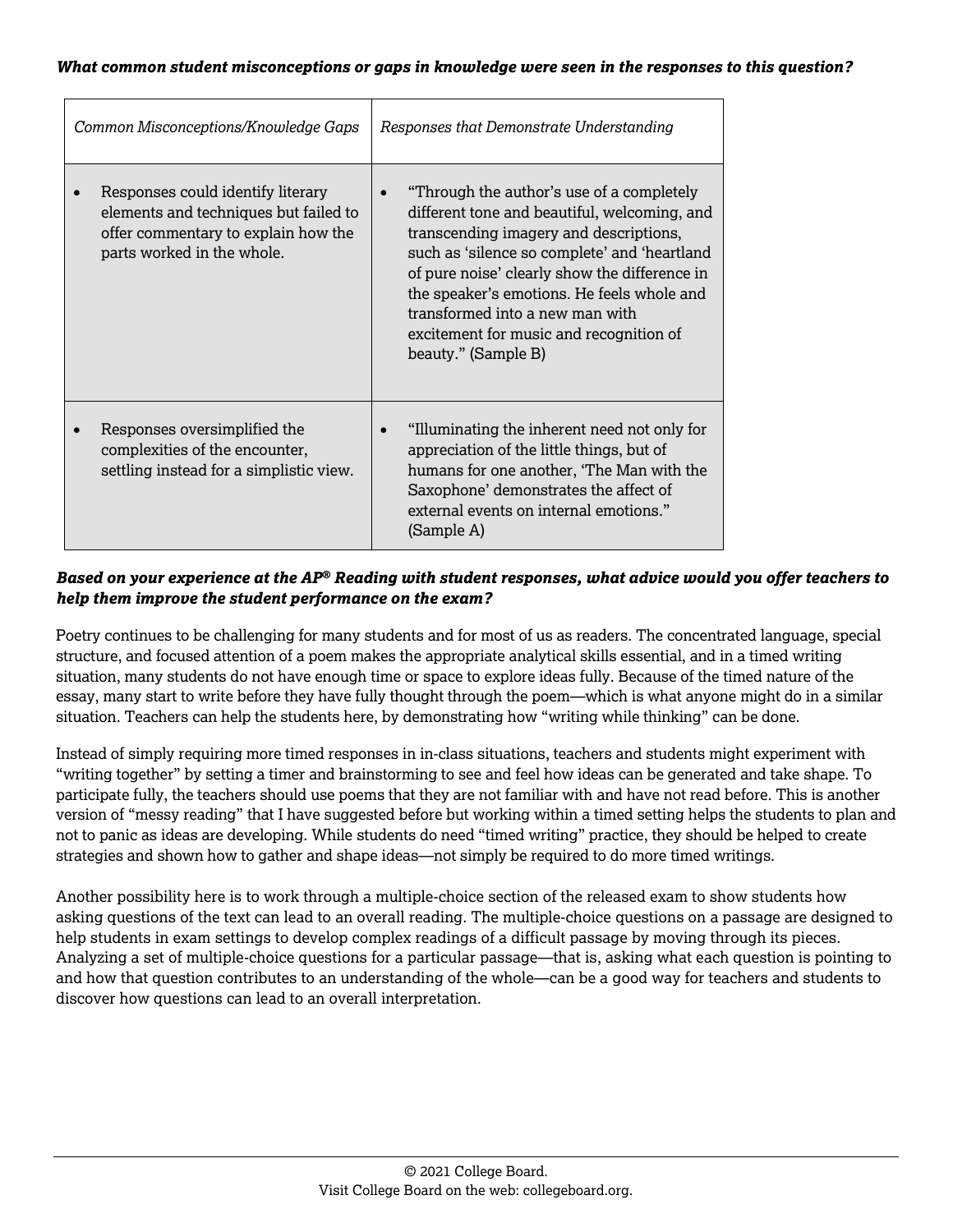#### *What resources would you recommend to teachers to better prepare their students for the content and skill(s) required on this question?*

To better prepare students for the Poetry Analysis Free-Response Question, teachers may find the following resources helpful.

- **Unit Guides:** The Poetry Unit Guides in the Course and Exam Description can help teachers sequence and pace content and skills in their syllabi to provide students with repetition of practice using poetry analysis skills of increasing complexity.
- **AP Daily and AP Faculty Lecture videos:** The AP Daily videos and AP Faculty Lecture videos for Units 2, 5, and 8 can supplement teachers' poetry analysis instruction, as well as provide remediation for individual students who may struggle with a particular skill.
- **Personal Progress Checks:** The free-response questions in the Personal Progress Checks for Units 2, 5, and 8 are formative assessments that provide teachers with valuable data that can help inform their lesson planning throughout the year.
- **Question Bank:** The Question Bank on AP Classroom includes Poetry Analysis Free-Response Questions from previous exams that teachers can use for student practice and in-class assessments.
- **Sample Student Responses and Scoring Commentaries:** Student Samples, Scoring Guidelines, and Scoring Commentaries for the Poetry Analysis Free-Response Question can be found on AP Central and clarify how the Poetry Analysis Free-Response rubric is applied to student writing on the exam.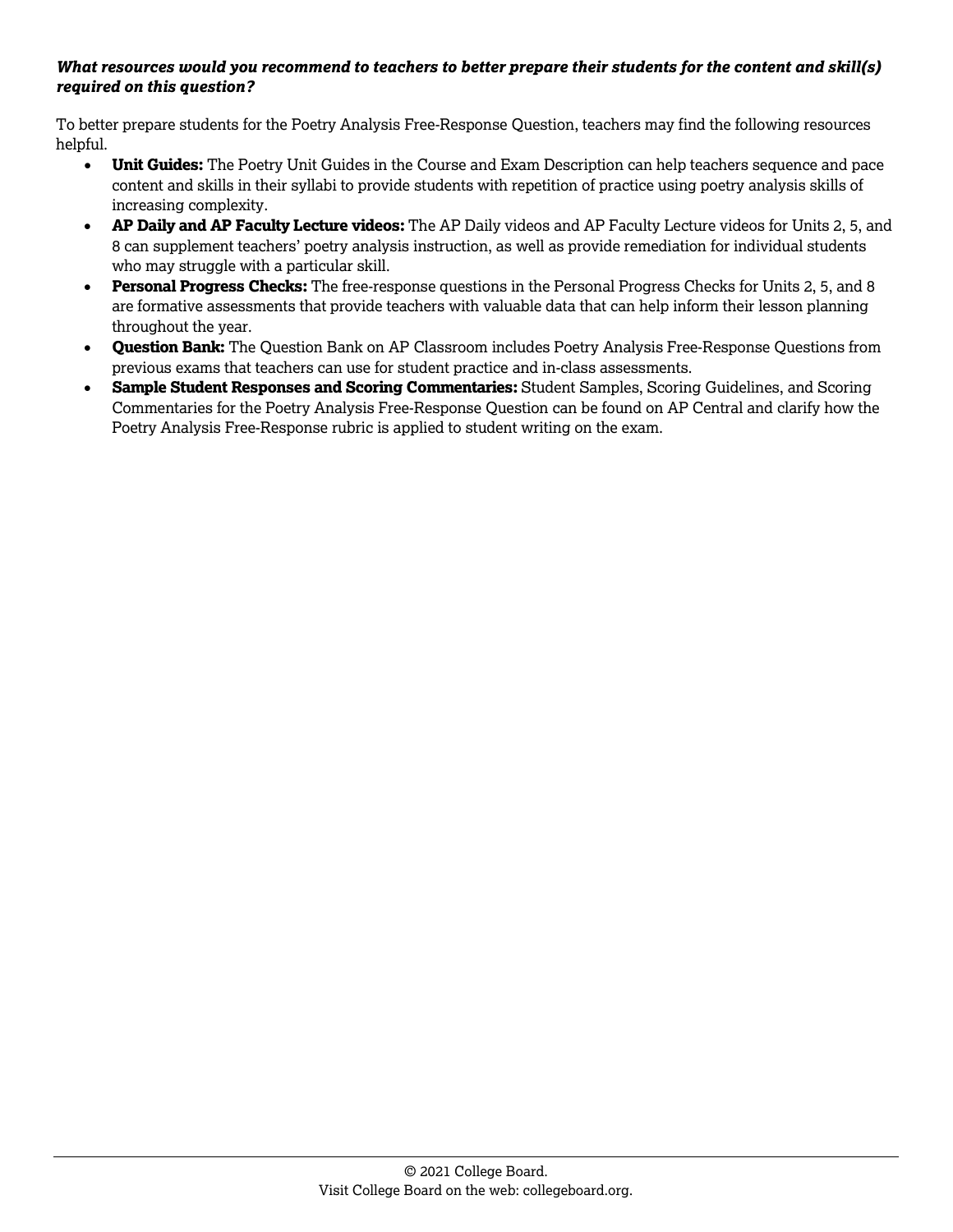**Question #2 Task:** Prose Fiction Analysis

**Max. Points:** 6 **Mean Score:** 3.18

#### *What were the responses to this question expected to demonstrate?*

Responses to this question were, once again, expected to demonstrate how a student could carefully read a prose passage and then use an understanding of the literary elements and techniques associated with prose fiction to explain how the author represents the complex response of the narrator to the prank.

In this question, then, students had to think about the author's construction of the passage and how it might be designed to produce a particular effect or convey a particular representation of the narrator's response. This requires students to think both about the narrative of the text and about its construction and manipulation. It might also require them to think about how an author can affect a reader's perceptions—not just a narrator's response.

#### *How well did the responses address the course content related to this question? How well did the responses integrate the skills required on this question?*

Most responses addressed the prompt directly. Responses demonstrated that students found the passage accessible and relatable. Most responses also demonstrated that students were familiar with the literary elements and techniques appropriate for prose analysis.

- Many responses demonstrated that students were able to read and understand the details of the narrative.
- Many students were able to offer a defensible claim in response to the prompt.
- Many responses discussed the complexity of the narrator's response, examining the feelings attached to the friend who perpetrates the prank and the woman who responds to the prank.
- Many responses examined literary elements such as syntax, diction, and figurative language.
- Some responses dealt with the author directly, although most did so implicitly.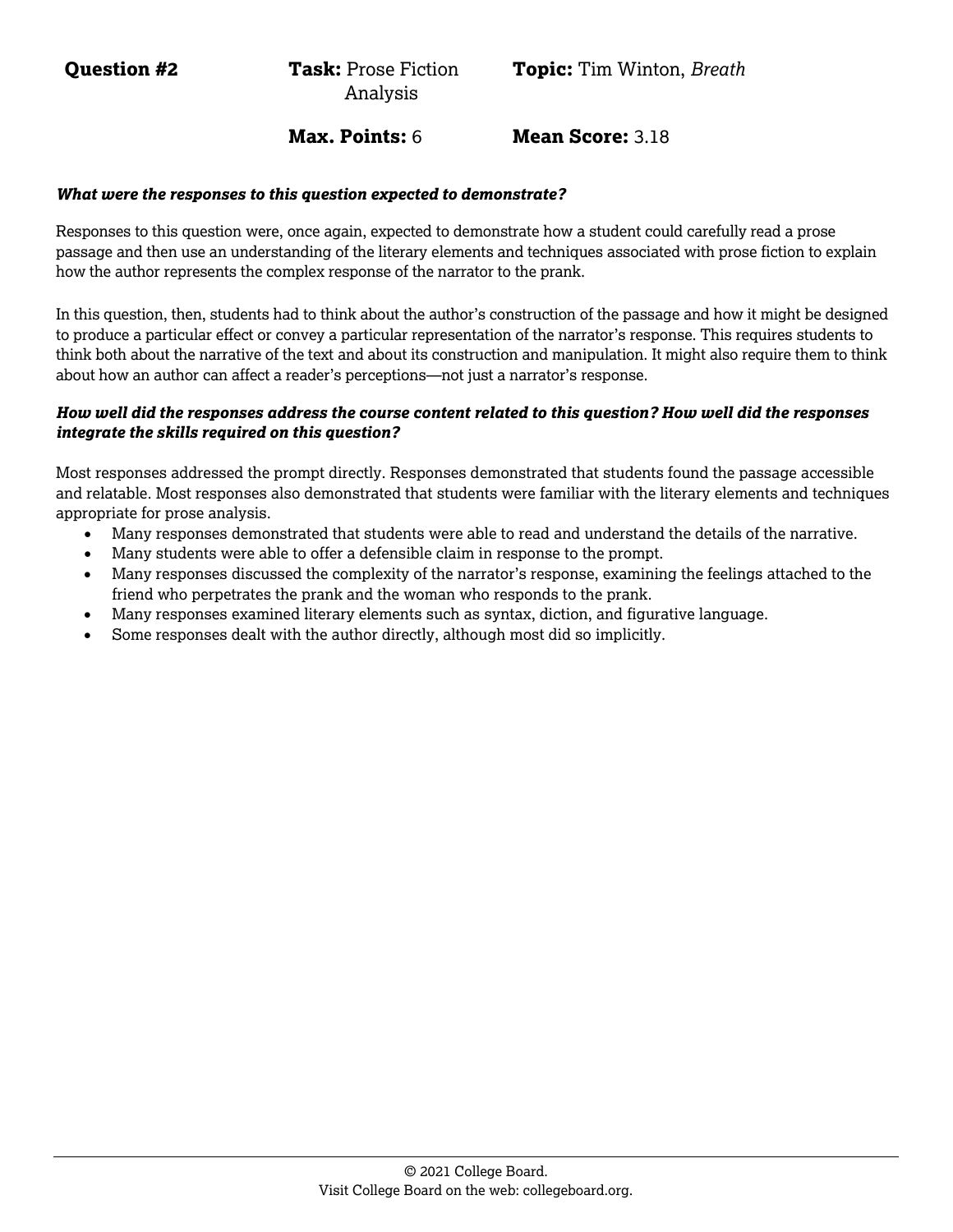| Common Misconceptions/Knowledge Gaps                                                                                                                                                                          | Responses that Demonstrate Understanding                                                                                                                                                                                                                                                                                                                                                                                                                                    |  |
|---------------------------------------------------------------------------------------------------------------------------------------------------------------------------------------------------------------|-----------------------------------------------------------------------------------------------------------------------------------------------------------------------------------------------------------------------------------------------------------------------------------------------------------------------------------------------------------------------------------------------------------------------------------------------------------------------------|--|
| Responses sometimes offered claims<br>but did not support the claims with<br>evidence. They asserted but did not<br>show.                                                                                     | "His attitude towards his newfound<br>authority is demonstrated in carefully<br>selected diction that reveals his mind's<br>inner workings. He feels himself 'rise to the<br>moment', feeling 'taller' as if bolstered by<br>the responsibility. He seems excited to have<br>such a critically important job." (Sample A)                                                                                                                                                   |  |
| Responses sometimes mentioned<br>multiple literary elements and<br>illustrated them but did not use those<br>elements to construct a line of<br>reasoning or to support a claim in<br>response to the prompt. | "Bruce responds quickly feeling a sense of<br>responsibility and a strong desire to help<br>which changes to more guilt and sympathy<br>for the woman after understanding the<br>prank. On top of those feelings we also see<br>Bruce found the prank funny and was<br>happy about it. Bruce's complex feelings of<br>responsibility, guilt, and glee in response to<br>the prank are represented through<br>Winston's use of diction, tone and<br>perspective." (Sample B) |  |

## *Based on your experience at the AP® Reading with student responses, what advice would you offer teachers to help them improve the student performance on the exam?*

Reading prose comes easier to students than reading poetry, but that in itself can be a problem. Students who read only for the narrative—the "what happened" in a text—often miss the more subtle, more complex aspects of characterization and action. Learning to read with and for complexity is a skill, not just for engaging literature but for nearly every human interaction. In the passage from *Breath*, students were introduced to a narrator struggling to understand his own mixed reactions. Teachers can work with this passage particularly to help students see:

- **Complexity**—that the narrator's response consists of not one but several (sometimes contradictory) responses.
- **Construction**—that the author is consciously and carefully crafting the passage through literary elements and techniques to lead the reader through those responses.
- **Comprehension**—that by looking at the complexity and the construction, students can then make claims about how and why the author presents the passage in this way.

Another way to think of those steps would be to ask:

- "What is clashing in this passage?" or "What is in tension?"
- "How do we know what is clashing?" or "What elements point to the tensions?"
- "Why does the author create clashing ideas?" or "Why does the author give readers these feeling of tensions?"

The goal should be to help the students to understand that literary prose passages are meant to give us engaging characters and meaningful situations, but to also understand that those characters and situations are rarely simple and rarely able to be reduced to a single word or idea. In this passage, the narrator's responses are not purely one thing or another; he experiences shifting sympathies and understandings. Highlighting that idea can help students develop a more nuanced understanding of their own experiences and reactions.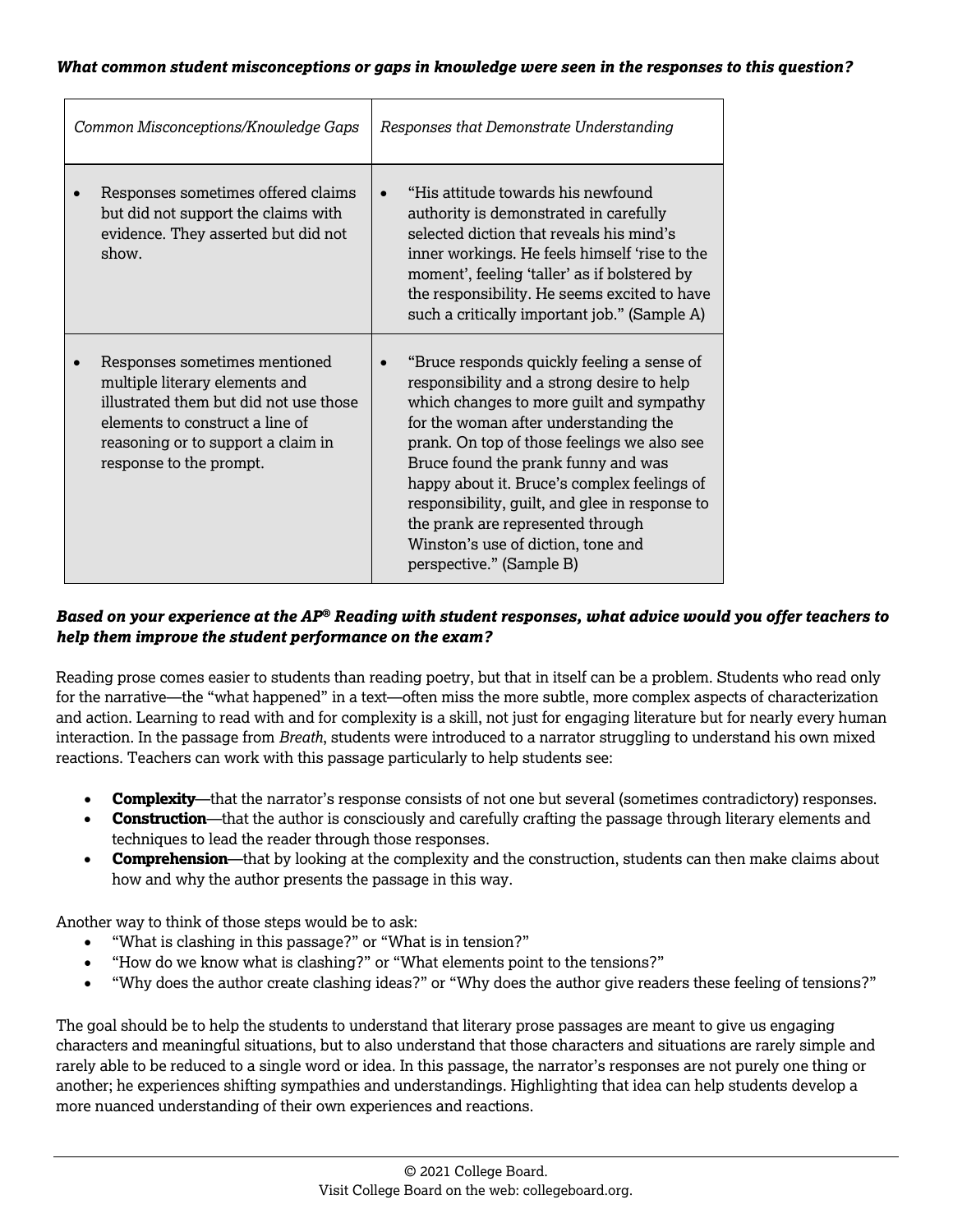#### *What resources would you recommend to teachers to better prepare their students for the content and skill(s) required on this question?*

To better prepare students for the Prose Analysis Free-Response Question, teachers may find the following resources helpful.

- **Unit Guides:** The Short Fiction and Longer Fiction or Drama Unit Guides in the Course and Exam Description can help teachers sequence and pace content and skills in their syllabi to provide students with repetition of practice using prose analysis skills of increasing complexity.
- **AP Daily and AP Faculty Lecture videos:** The AP Daily videos and AP Faculty Lecture videos for Units 1, 3, 4, 6, 7, and 9 can supplement teachers' prose analysis instruction, as well as provide remediation for individual students who may struggle with a particular skill.
- **Personal Progress Checks:** The free-response questions in the Personal Progress Checks for Units 1, 3, 4, 6, 7, and 9 are formative assessments that provide teachers with valuable data that can help inform their lesson planning throughout the year.
- **Question Bank:** The Question Bank on AP Classroom includes Prose Analysis Free-Response Questions from previous exams that teachers can use for student practice and in-class assessments.
- **Sample Student Responses and Scoring Commentaries:** Student Samples, Scoring Guidelines, and Scoring Commentaries for the Prose Analysis Free-Response Question can be found on AP Central and clarify how the Prose Analysis Free-Response rubric is applied to student writing on the exam.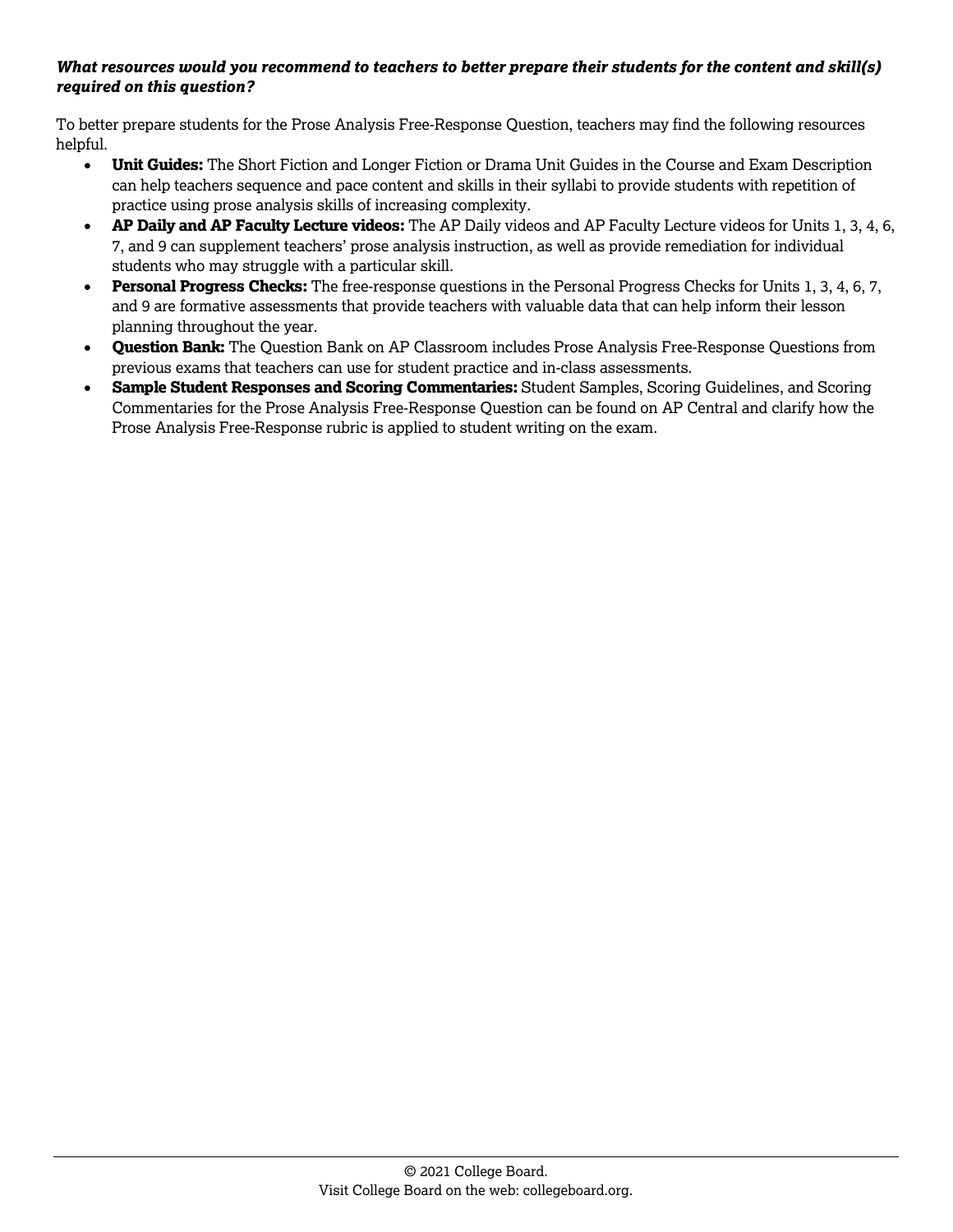Argument

**Max. Points:** 6 **Mean Score:** 3.24

#### *What were the responses to this question expected to demonstrate?*

Responses to this question were designed to demonstrate choice, comprehension, and ability to develop and support a claim. While the first two free-response questions build on a supplied text, this question includes both the opportunity and the challenge for students to choose a work to discuss. The framework for that choice was the idea of a house as a "significant symbol." Using that choice, the students were to make a defensible claim and defend it using the chosen work. A few points here are worth remembering:

- When scoring the exam, readers do not judge the student's choice of text. Whatever the student chooses to write about, the reader will read and score the response.
- Readers also did not judge how the students defined the concept of "house"—if the student identified a literal or figurative structure, variations were acceptable.
- Finally, readers gave students latitude with their understanding of "significant symbol," allowing students to make claims about what and how a "house" might signify.

What readers were looking for was analysis and synthesis—what pieces and parts were chosen for discussion, what explanation and commentary were given, and how that explanation and commentary created a "line of reasoning."

#### *How well did the responses address the course content related to this question? How well did the responses integrate the skills required on this question?*

Responses demonstrated the wide range of student reading both within the AP course and outside of it. Students wrote about a wide variety of texts representating many different cultural and ethnic backgrounds. Familiar favorites such as *The Great Gatsby*, *Hamlet,* and *Wuthering Heights* made frequent appearances, but so did fantasy novels such as *House of Leaves*, dramas such as *A Raisin in the Sun* and *Fences*, and more contemporary works such as *Homegoing, The Kite Runner,* and *The Handmaid's Tale.* Responses also showed just how complex and nuanced many students' understandings of "house" could be. Some understand the word to be primarily emotional and connected with community; others saw it as internal and subjective; still others explored it architecturally.

- Many responses demonstrated that students were able to choose appropriate texts for their dicussion.
- Many responses demonstrated that students understood what a symbol was and how it could function.
- Many responses included remarkably specific and apt references to the text to support the argument.
- Many students were able to understand how a "significant symbol" does not just mean something in itself, but contributes to an overall understanding of the work as a whole.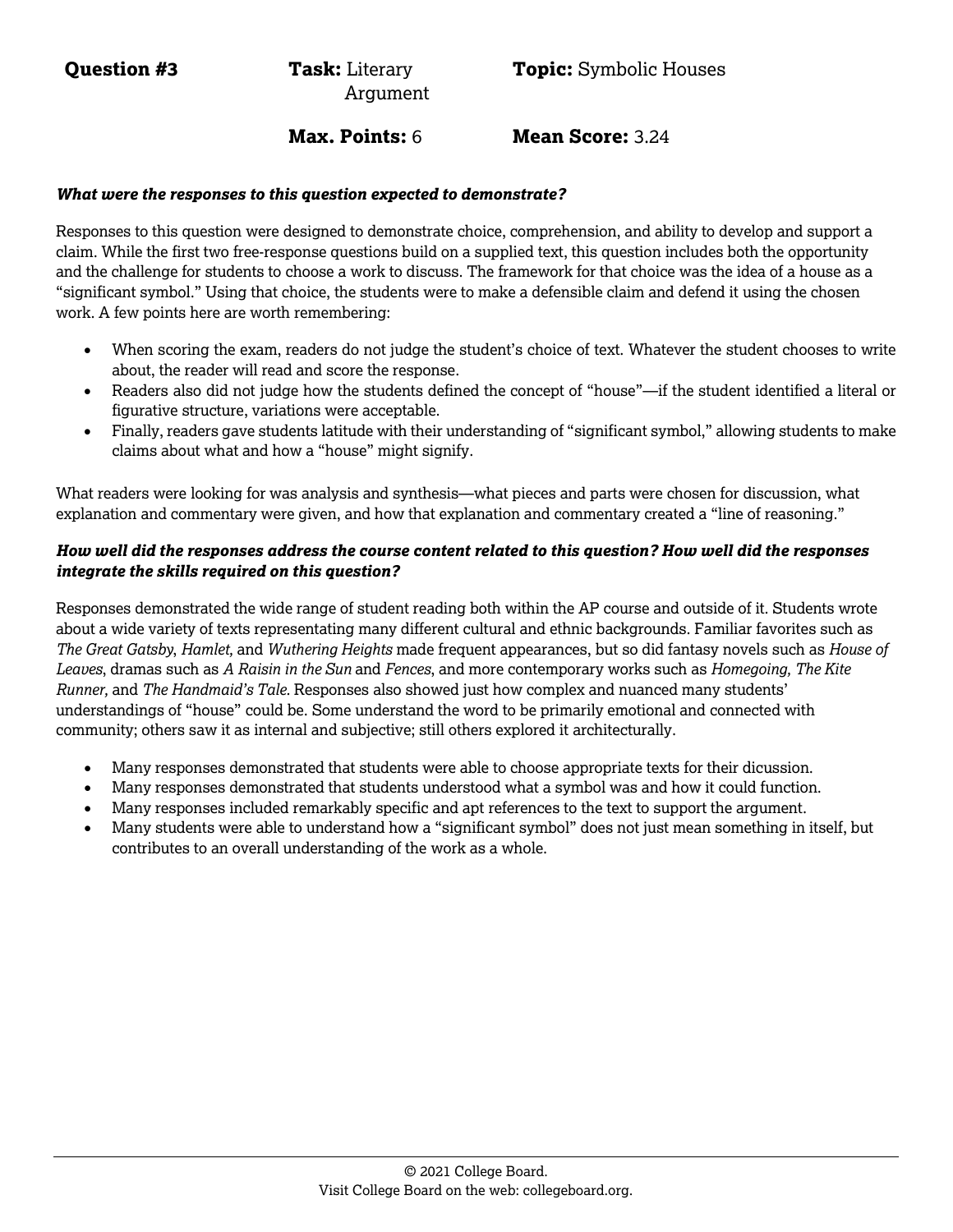| Common Misconceptions/Knowledge Gaps                                                                                                                                        | Responses that Demonstrate Understanding                                                                                                                                                                                                                                                                                                                                                                                                                                                                                                  |
|-----------------------------------------------------------------------------------------------------------------------------------------------------------------------------|-------------------------------------------------------------------------------------------------------------------------------------------------------------------------------------------------------------------------------------------------------------------------------------------------------------------------------------------------------------------------------------------------------------------------------------------------------------------------------------------------------------------------------------------|
| Responses sometimes offered broad,<br>general claims about how houses<br>functioned instead of making specific<br>defensible claims.                                        | "In Wuthering Heights by Emily Brontë she<br>uses the location and juxtaposition of the<br>homes of Wuthering Heights and<br>Thrushcross Grange to contribute to the<br>novel's themes of revenge and isolation."<br>(Sample B)                                                                                                                                                                                                                                                                                                           |
| Responses referred in summative<br>ways to the details of the text or<br>spoke only in broad generalities<br>instead of offering specific evidence<br>and clear commentary. | "The trauma Sethe retains from the<br>compound suffering of her slave-experience<br>and her act of infanticide is represented by<br>the ghost of the slain infant, who goes only<br>by Beloved. This ghost haunts 124, Sethe<br>and her remaining family's home, just as<br>how her trauma haunts her mind. Although<br>nobody outside of the family dares to enter<br>the home, Sethe refuses on ever leaving it,<br>communicating the thematic message that<br>trauma traps people, preventing them from<br>moving forward." (Sample A) |

## *Based on your experience at the AP® Reading with student responses, what advice would you offer teachers to help them improve the student performance on the exam?*

Teachers can help students choose more wisely for the literary argument question by understanding that the choice must fit the student-reader and the student-reader must fit the choice. Students should have a handful of texts that they feel they understand and remember enough about to write confidently regardless of the question posed. That comfort in understanding and remembering should outweigh discussions of "literary merit." Students should not feel pressured to choose a canonical text that they are uncertain or unclear about. At the same time, students should be cautioned not to choose texts that are clearly facile or lacking in complexity, and they should not attempt to write about more than one text such as an entire series or set. Readers do not judge the literary merit of a text; instead, they are reading the responses to see how the student constructs the literary argument.

The best thing, then, teachers can do to help students prepare is to allow them guided choices:

- Most teachers already supply their classrooms with sets of texts encompassing a broad range of reading abilities, interests, and representations to help students find a variety of texts they might use for responses.
- Teachers can and should provide free reading times and engage students in conversation at the end of these times to build ideas.
- Teachers might help the students with these texts by posing key focusing questions about specific moments in the text instead of asking broader general questions. Choosing a detail and asking questions about it can help students see how a piece affects the whole.
- Teachers can also have students "pair off" in debate about a particular text, asking them to take opposing viewpoints and defend them, using the text.
- Teachers can also pair contemporary texts with older texts, for example, pairing Angie Thomas's *The Hate U Give*  with *Antigone*, or pairing Art Spiegelman's *Maus* with Elie Wiesel's *Night,* or pairing *Hamilton* with *Julius Caesar*. What could and would the central characters in those paired texts think or say to their counterparts?